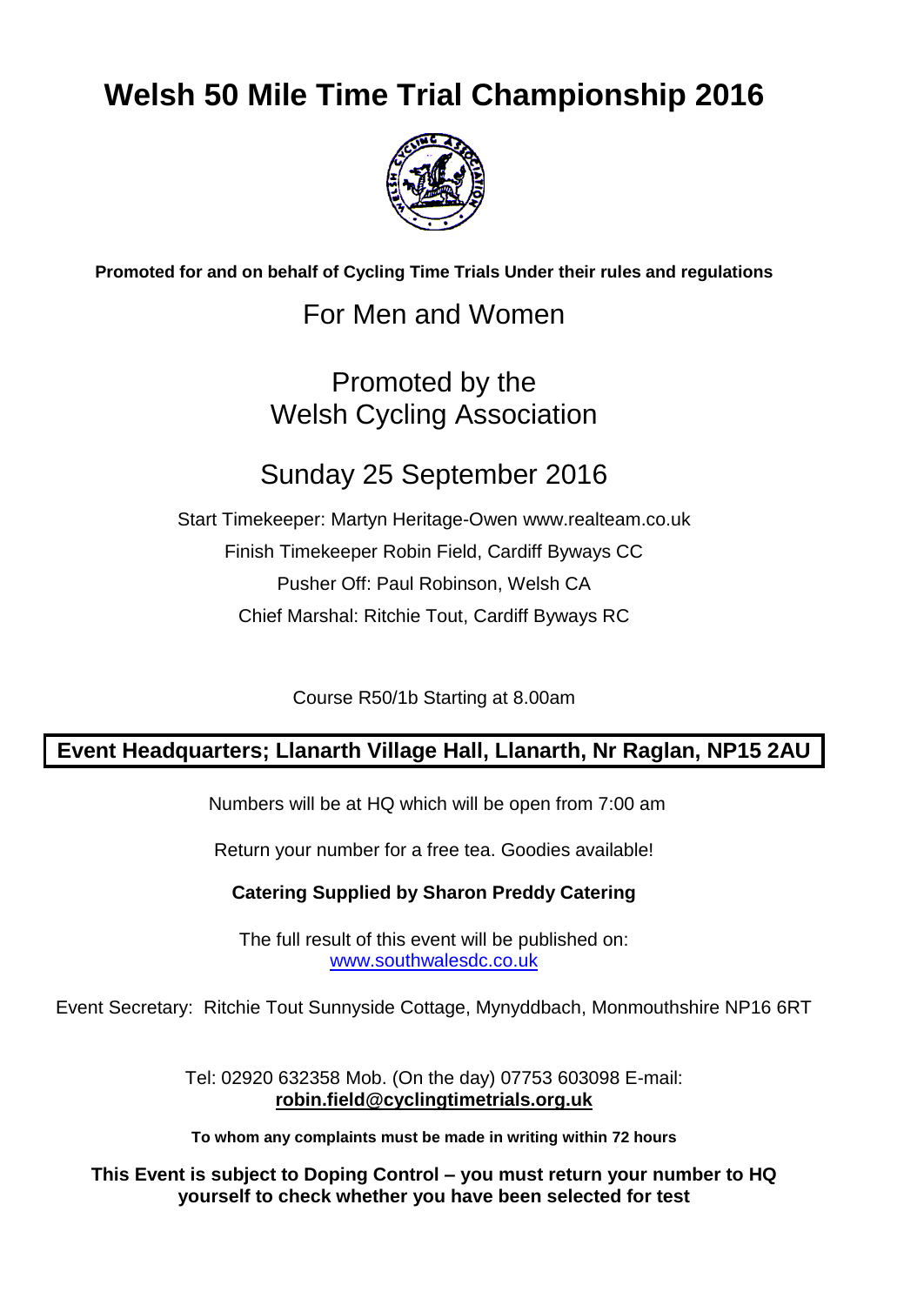| START on A40 at first lay-by, east of Abergavenny, approximately half a       | Dist. from   |
|-------------------------------------------------------------------------------|--------------|
| mile east of Hardwick roundabout; 39 yards west of post 13/1, at concrete     | <b>Start</b> |
| joint marked 74.                                                              | (miles)      |
|                                                                               | 0.000        |
| Proceed along A40 dual carriageway to Raglan roundabout.                      | 7.060        |
|                                                                               |              |
| Take $2^{nd}$ exit (straight on) on A40 and in 700 yards bear left (arrow) on |              |
| unclassified road (old A40) and proceed towards Monmouth to junction          | 12.080       |
| with A40, one mile west of Mitchel Troy.                                      |              |
| Turn Left and immediately turn left again (CARE) to enter A40 dual            |              |
| carriageway westbound. Continue on A40 dual carriageway passing               |              |
| Services (closed) to Turn Left (arrow) signposted Abergavenny                 |              |
| (remaining on A40 westbound) to Raglan roundabout.                            | 17.166       |
| Take $3rd$ exit (straight on) to continue on A40 dual carriageway to          |              |
| Hardwick roundabout. Encircle roundabout to take $6th$ exit (A40).            | 24.766       |
|                                                                               |              |
| Continue on A40 east bound, passing the START and continue on $2nd$           |              |
| circuit to Raglan roundabout                                                  | 31.811       |
| Take $2^{nd}$ exit (straight on) on A40 and in 700 yards bear left on         |              |
| unclassified road (old A40) and proceed towards Monmouth to junction          |              |
| with A40, one mile west of Mitchel Troy.                                      | 37.831       |
|                                                                               |              |
| Turn Left and immediately turn left again (CARE) to enter A40 dual            |              |
| carriageway westbound. Continue on A40 dual carriageway passing               |              |
| Services (closed) to Turn Left (arrow) signposted Abergavenny                 |              |
| (remaining on A40 westbound) to Raglan roundabout                             | 42.917       |
|                                                                               |              |
| Take $3rd$ exit (straight on) to continue on A40 dual carriageway towards     |              |
| Hardwick roundabout to FINISH in $8th$ lay-by (opposite Start) at post        | 50.030       |
| marked 13/1.                                                                  |              |
|                                                                               |              |
|                                                                               |              |

### **HQ to the Start is approximately 6 miles allow 25 minutes**

After you finish take 5th exit to take B4598 direction Raglan/Monmouth to return to Llanarth HQ.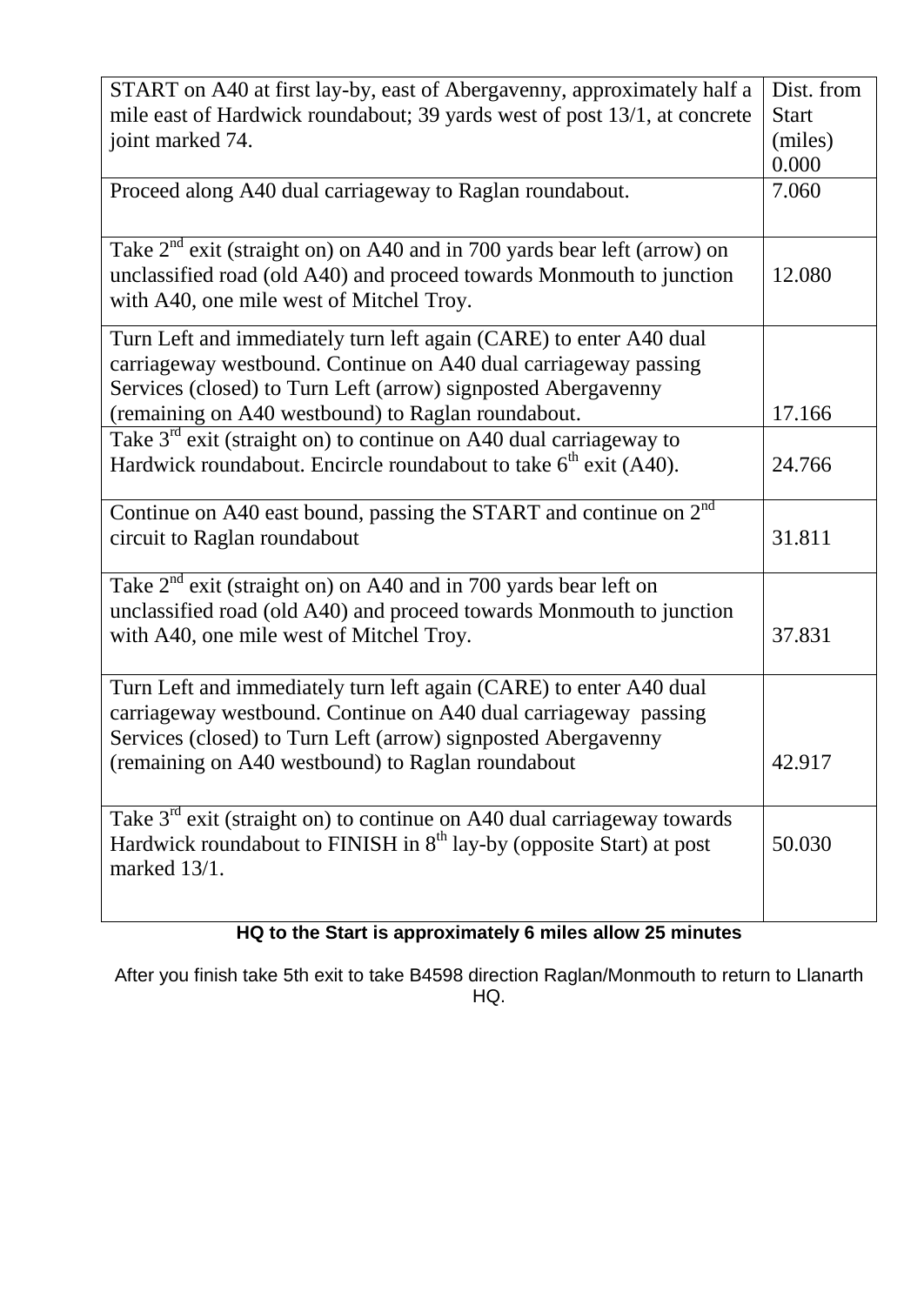All riders are asked to comply with the following requests.

- $\checkmark$  Do not leave your number flapping four pins are supplied for each spares are available.
- $\checkmark$  Do call your number to the finishing timekeeper or your time may be missed and not be recorded.
- Do keep your head up; be aware of your surroundings and **HAVE A SAFE RIDE**.
- **IN THE INTERESTS OF YOUR OWN SAFETY** Cycling Time Trials and the Event Promoters strongly advise you to wear a HARD SHELL HELMET that meets an internationally accepted standard. In accordance with **Regulation 15 ALL JUNIOR** competitors must wear protective helmets.
- **It is further recommended that a working rear light either flashing or constant is fitted to your machine in a position visible to following road users and is active while the machine is in use (note: early starters may encounter misty conditions in places)**

Welsh Points Competition Points are awarded in all the Welsh Championships (10, 25, 50, 100, 12 Hour and Hill Climb) to riders from clubs affiliated to the Welsh Cycling Association. Riders in all Welsh Championship events count to the final total and awards are made to the six riders with the highest score.